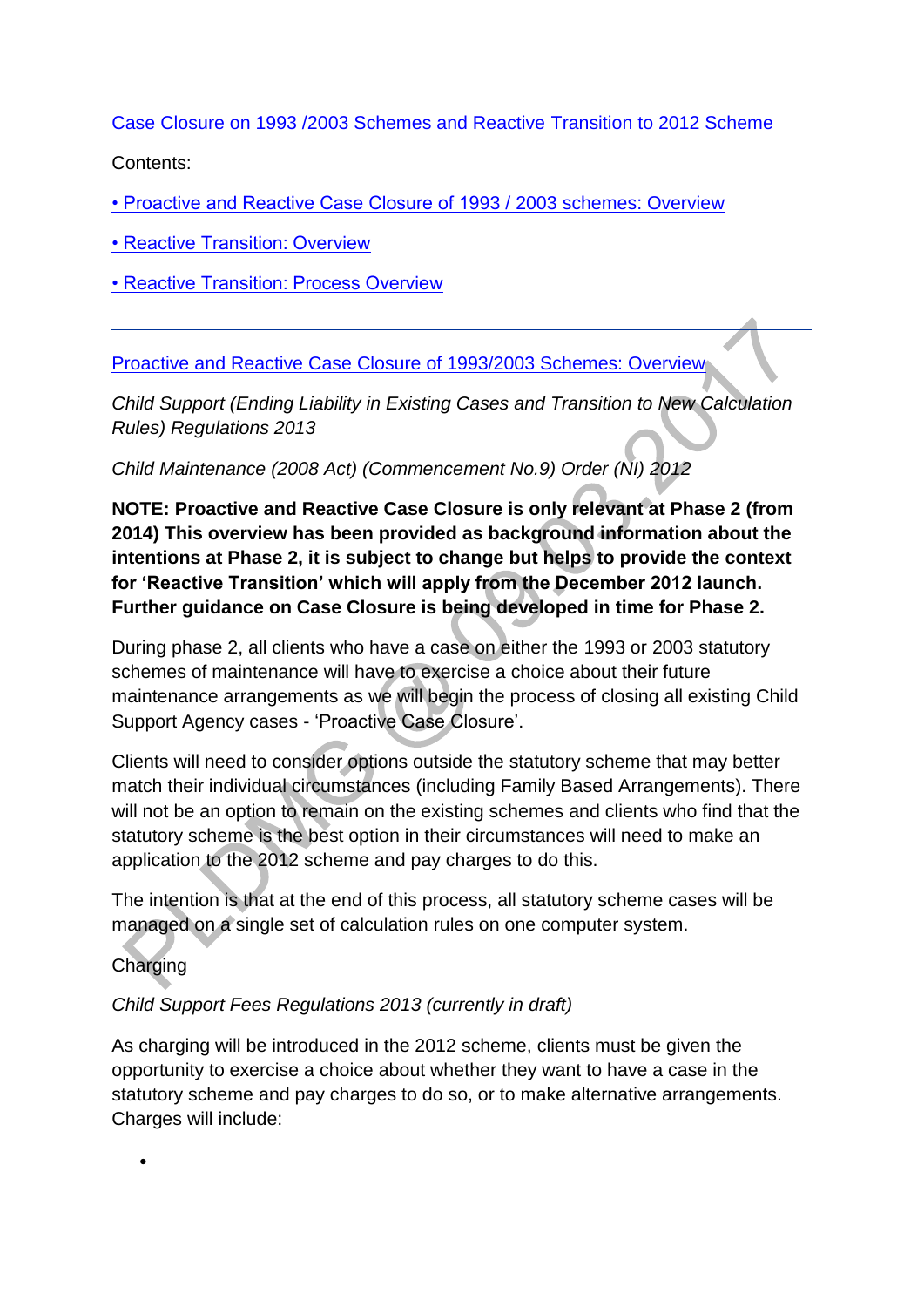- $\circ$  an application fee for the person making the application to access the scheme;
- $\circ$  an on-going fee to both parties for collecting and administering maintenance;
- o fees for certain enforcement measures

Closing existing cases

## Proactive Case Closure

The closure of all existing Child Support Agency cases will happen in defined 'tranches' phased over a period of approximately three years. This proactive process will not start until the new statutory scheme has been launched and has been working well for several months. The anticipated date for this is in 2014.

All existing Child Support Agency clients will be given six months (this is exactly 182 days in every case) notice that their child maintenance liability will end on their existing case. They will also be provided with information about the options available to them to support them in making a decision about the future of their child maintenance arrangements (including the opportunity to make a Family Based Arrangement or to make an application to the 2012 scheme). If, after considering their options, they want to apply to the 2012 scheme they will have to make an application via the Gateway. All 1993 and 2003 scheme cases will need to go though this process, the only exception to this is cases where the youngest or only qualifying child will exceed the maximum age of a qualifying child at some point during the proactive case closure process. These cases will be excluded so that existing maintenance arrangements are not disrupted and so that charges do not have to be paid to have a 2012 scheme case when there will only be a short time for those cases left to run.

# **What is the gateway?**

The Gateway is a function managed by the Child Maintenance Service that administers the access test to the statutory scheme; all applicants must go through the Gateway process before they can make an application to the statutory maintenance scheme.

NOTE: As the proactive case closure process is not due to start until 2014 there is a significant period, until all existing cases are closed, where cases will be managed on three different statutory schemes (1993, 2003 and 2012).

### Reactive Case Closure

During the process of proactive case closure, if a new application is made to the 2012 scheme naming a non-resident parent who is already a non-resident parent in at least one 1993/2003 scheme case, this new application will initiate the non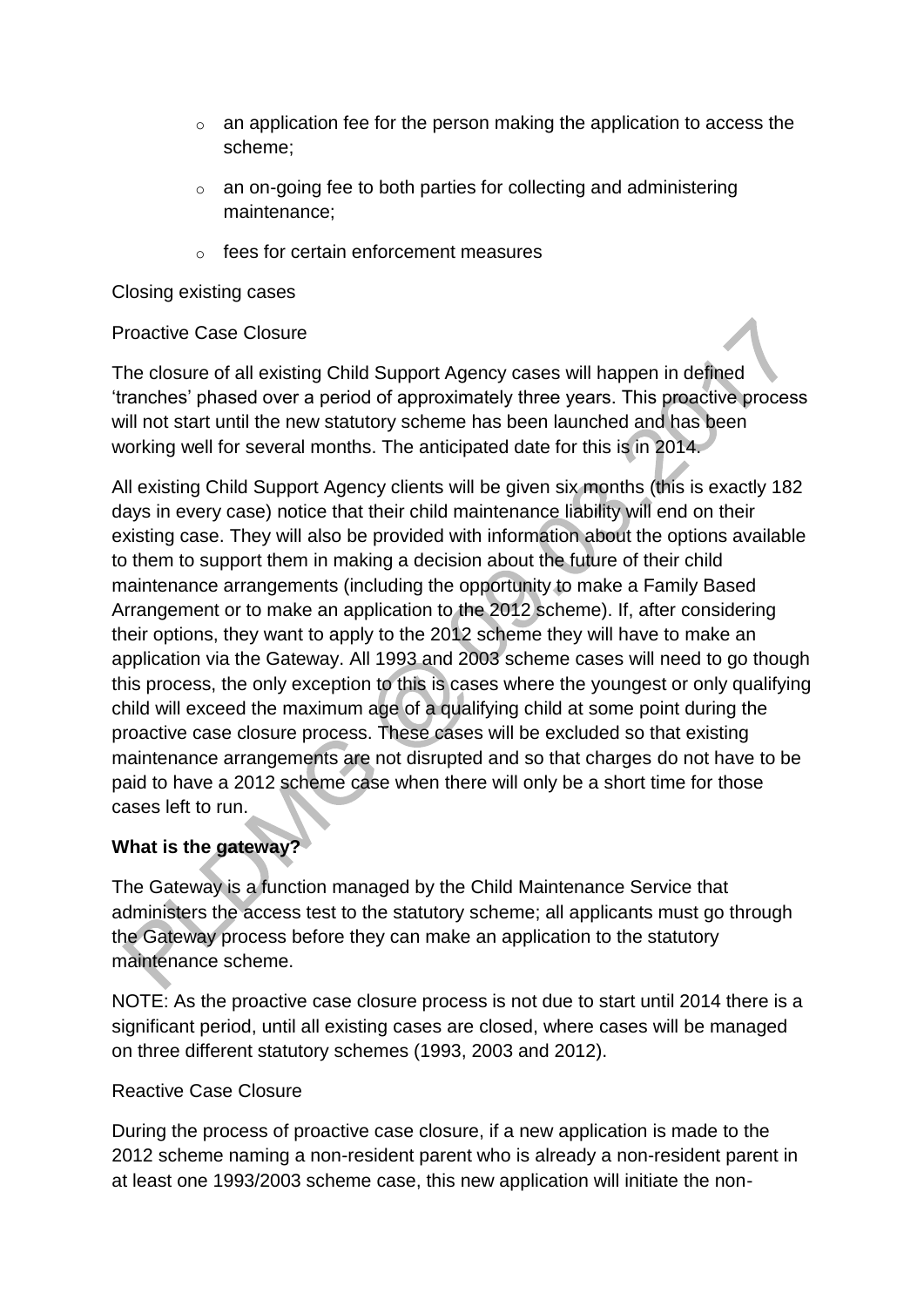resident parent's existing case(s) to close 'reactively' within a set period of time - this process is called 'Reactive Case Closure'. The new application to the 2012 scheme must involve a new Parent/Person With Care and the non-resident parent named must be in the non-resident parent role in both the 2012 scheme application and in the existing case(s).

Clients will be given one month (30 days in every case) notice that their case will close and will be provided with information about the options available to them to support them in making a decision about the future of their child maintenance arrangements (including the opportunity to make a Family Based Arrangement, or to make an application to the 2012 scheme). As in the proactive journey, if after considering their options, they want to apply to the 2012 scheme they will have to make an application via the Gateway and pay charges to do so.

Both proactive case closure and reactive case closure will only happen in Phase 2. This information has been provided for context and is subject to amendment when full guidance is produced for Phase 2.

[Return to contents](http://np-cmg-sharepoint.link2.gpn.gov.uk/sites/policy-law-and-decision-making-guidance/Pages/Reactive%20Transition/Reactive-Transition.aspx#RTContents)

### **[Reactive Transition: Overview](http://np-cmg-sharepoint.link2.gpn.gov.uk/sites/policy-law-and-decision-making-guidance/Pages/Reactive%20Transition/Reactive-Transition.aspx)**

*Article 3(3) of the Child Maintenance and Other Payments Act 2008 (Commencement No. 10 and Transitional Provisions) Order 2012* 

*Article 3(3) of the Child Maintenance (2008 Act) (Commencement No 10 and Transitional Provisions) Order (Northern Ireland) 2012*

What is Reactive Transition?

In phase 1, when a new application to the 2012 scheme is made and the nonresident parent named in that application has an existing case (on either the 1993 or 2003 scheme) where they are also in the role of non-resident parent with a different parent with care, the non-resident parent's 1993/2003 scheme case(s) will need to move to the 2012 scheme; this is so that all the cases in a non-resident parent's case-group can be managed together under one set of calculation rules.

The only other type of cases that will follow the reactive transition journey are those where the non-resident parent who is now on the 2012 scheme has a partner who is a non-resident parent in at least one 1993 or 2003 scheme case and either of the non-resident parents are in receipt of a prescribed benefit. The partner non-resident parent's cases will also move to the 2012 scheme.

The process of ending liability in a non-resident parent's 1993/2003 scheme cases fulfilling the above criteria, and starting liability for the non-resident parent's whole case-group on the 2012 scheme is called 'Reactive Transition'.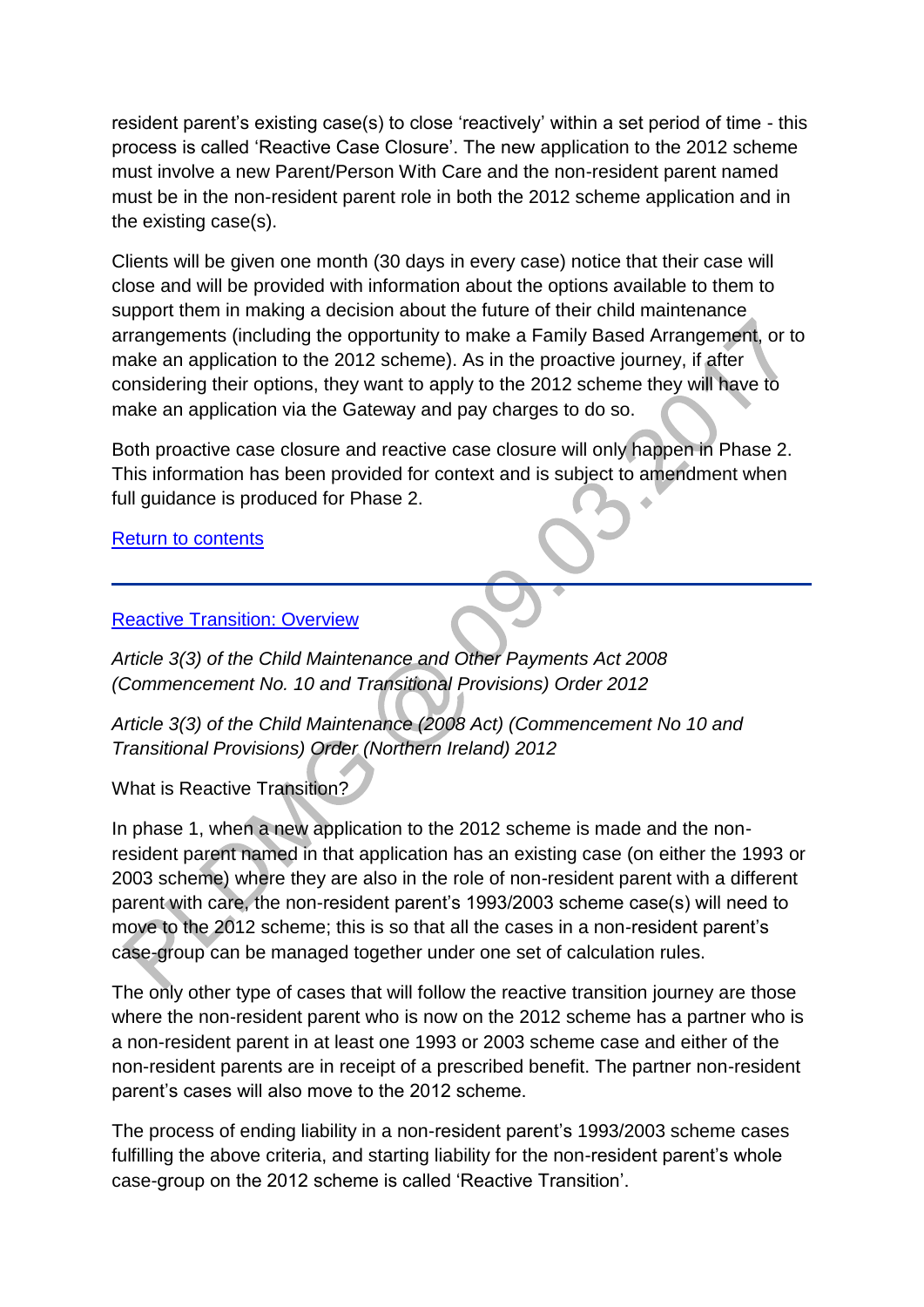Cases will follow the 'Reactive Transition' journey from the launch of the 2012 scheme in December 2012 until Phase 2 and the start of the Proactive Case Closure process in 2014. After that there will be no automatic "transition" of cases, and Reactive Transition will be replaced by the 'Reactive Case Closure' process.

How is Reactive Case Closure different from Reactive Transition?

The key differences between Reactive Case Closure and Reactive Transition are:

- o Reactive Case Closure happens only in Phase 2 and Reactive Transition happens only in Phase 1
- o Clients must make a choice about future maintenance arrangements in Reactive Case Closure and pay charges if they want a 2012 scheme case, in Reactive Transition liability ends in existing cases and starts on the 2012 scheme automatically and there are no charges
- o The Reactive Case Closure journey is 30 days to allow clients to consider their options for future maintenance, the Reactive Transition journey is 9 days (liability ends on existing schemes on day 8 and starts on 2012 scheme on day 9) and happens automatically - clients do not need to make a choice

More guidance will be provided about Reactive Case Closure before Phase 2 commences.

#### [Return to contents](http://np-cmg-sharepoint.link2.gpn.gov.uk/sites/policy-law-and-decision-making-guidance/Pages/Reactive%20Transition/Reactive-Transition.aspx#RTContents)

 $\bullet$ 

#### **[Reactive Transition: Process Overview](http://np-cmg-sharepoint.link2.gpn.gov.uk/sites/policy-law-and-decision-making-guidance/Pages/Reactive%20Transition/Reactive-Transition.aspx)**

*Article 3(3) of the Child Maintenance and Other Payments Act 2008 (Commencement No. 10 and Transitional Provisions) Order 2012* 

*Article 3(3) of the Child Maintenance (2008 Act) (Commencement No 10 and Transitional Provisions) Order (Northern Ireland) 2012*

Before the proactive Case Closure process starts, some cases will need to move to the 2012 scheme. These will be cases where a new application to the 2012 scheme is made and the non-resident parent named in that application has an existing case (on either the 1993 or 2003 scheme) where they are also in the role of non-resident parent with a different parent with care. In these circumstances, the non-resident parent's liability on 1993/2003 scheme case(s) will need to be ended so that it can start on the 2012 scheme for the whole case-group; this is so that all the cases in a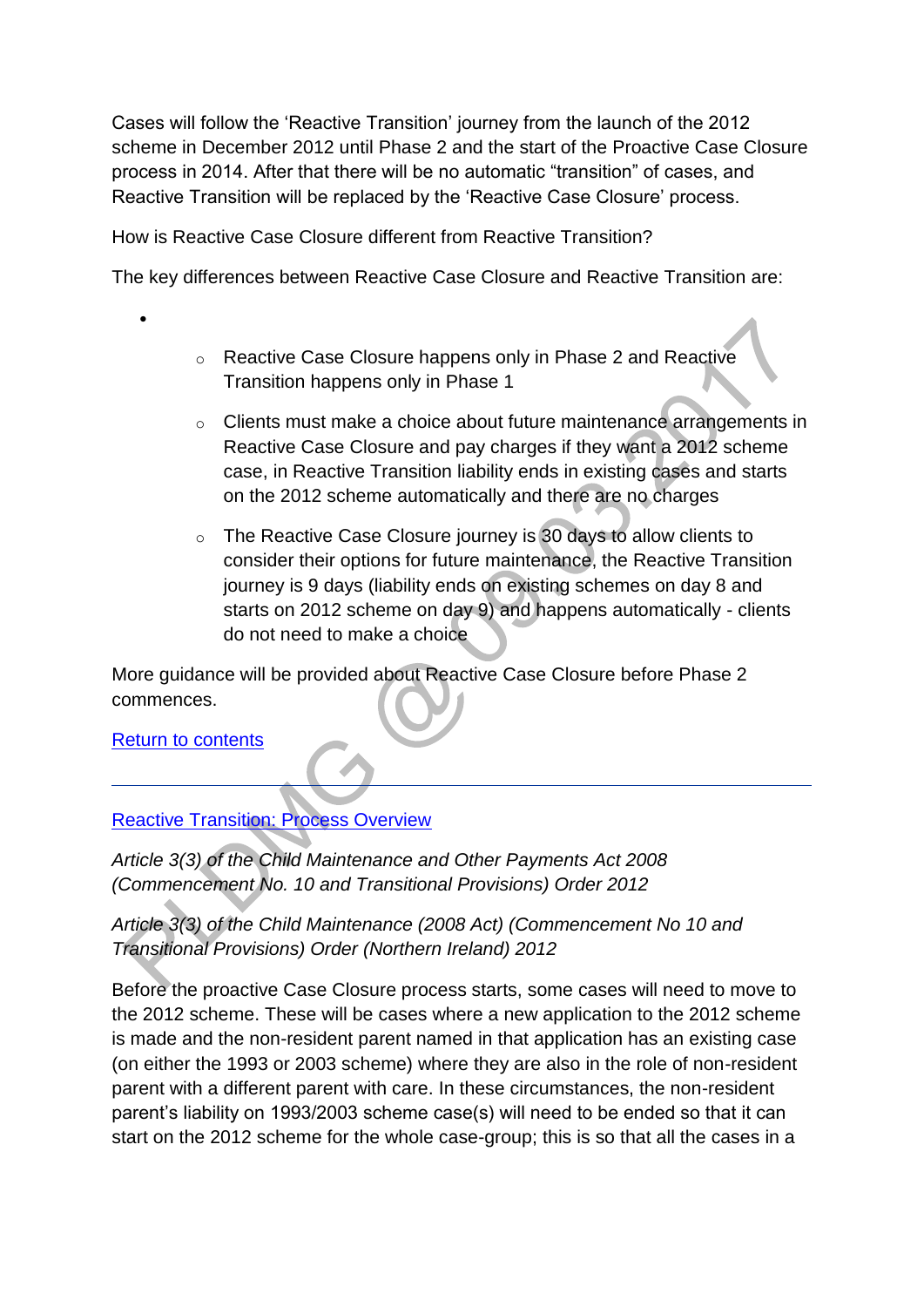non-resident parent's case group can be managed together under one set of calculation rules.

The only other type of cases that will follow the reactive transition journey are those where the non-resident parent who is now on the 2012 scheme has a partner who is a non-resident parent in at least one 1993 or 2003 scheme case and either of the non-resident parents is in receipt of a prescribed benefit. The partner non-resident parent's cases will also move to the 2012 scheme.

The process of ending liability in a non-resident parent's 1993/2003 scheme cases fulfilling the above criteria, and starting liability for the non-resident parent's whole case-group on the 2012 scheme is called 'Reactive Transition'

Liability in the new 2012 scheme case cannot begin until liability has ended on the non-resident parent's existing 1993/2003 scheme case(s) because their liability can only be calculated under one set of calculation rules.

When a case follows the reactive transition process (which will only happen in Phase 1) clients will not need to make a choice about their future maintenance arrangements and will not pay application charges to have a case on the 2012 scheme.

# **Policy rationale - reactive transition**

In a case selected for Reactive Transition the case will follow a 9-day journey to end liability in the 1993/2003 scheme case(s) (on day 8) and start liability in the 2012 scheme case-group on the 9th day. The length of the journey is to allow the new 2012 scheme case to be set-up and for the effective date to be set as quickly as possible so a liability can be established in the new case, in addition to ensuring continuity of liability for the clients in the 1993/2003 scheme cases that will join the 2012 scheme case-group.

Link to Maintenance Calculation Chapter – section RE calc in new cases that trigger an existing case for RT

# Triage / Commencement Orders

The 2012 scheme will be launched in December 2012 using a "Pathfinder" approach. This means that rather than accepting all new applications onto the 2012 scheme at once, the applications will be managed in smaller quantities by only accepting applications that meet certain criteria. The different criteria for applications are prescribed in Commencement Orders.

# **Phase 1 - Commencement 1 (December 2012)**

*Child Maintenance and Other Payments Act 2008 (Commencement No 10) Order 2012*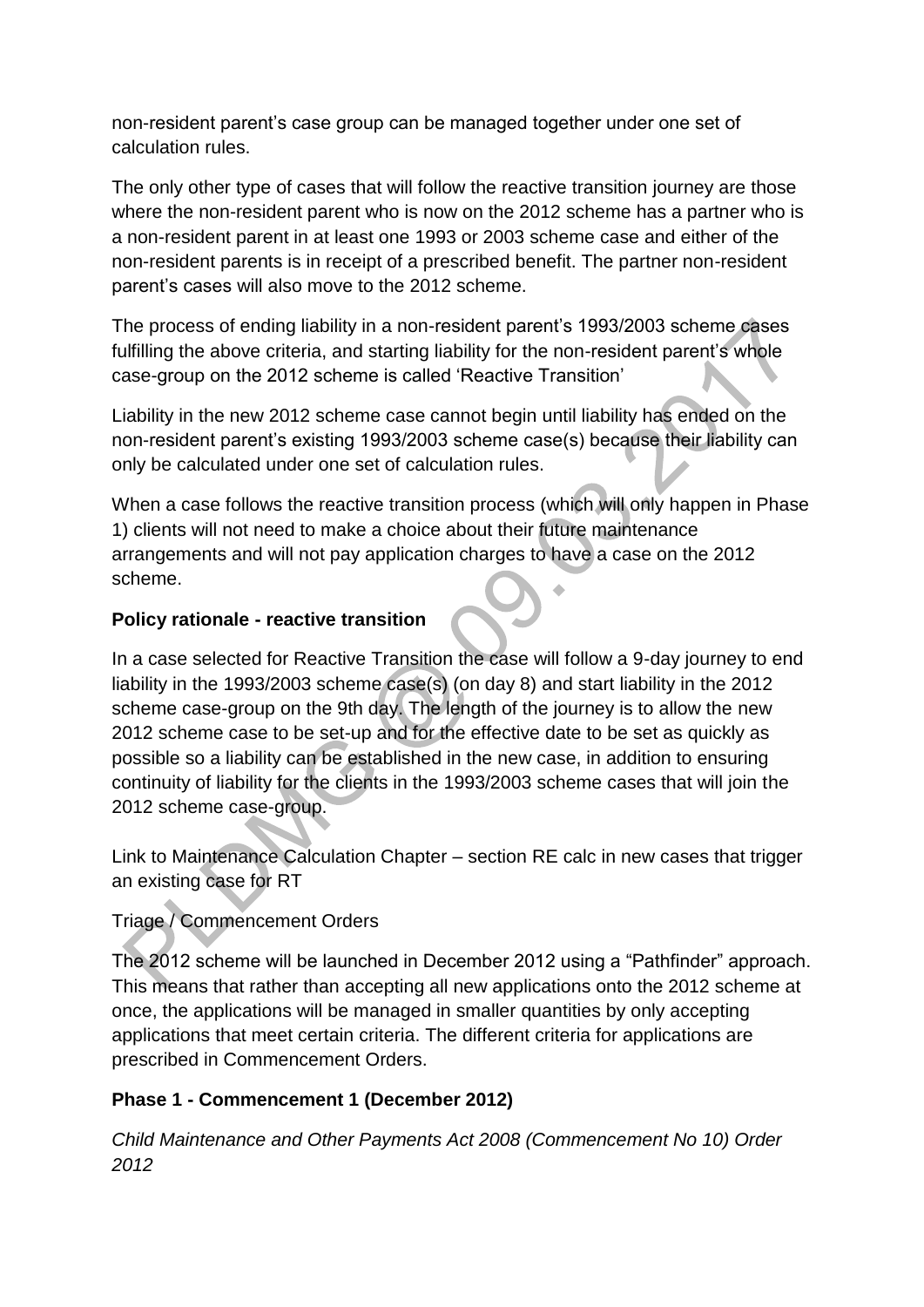- o New (GB & NI) applications will be accepted on the 2012 scheme where there are 4 or more qualifying children shared between one nonresident parent and one new parent with care
- o Reactive Transition applies to:
	- cases with a linked non-resident parent who is named in the 2012 scheme application (fulfilling the above criteria) and is also a non-resident parent in at least one 1993/2003 scheme case
	- cases where a non-resident parent who is now on the 2012 scheme has a partner who is a non-resident parent in at least one 1993/2003 scheme case and either of the non-resident parents is in receipt of a prescribed benefit. The partner nonresident parent's cases will also follow a Reactive Transition journey to the 2012 scheme.

The dates for the 2nd and 3rd Commencement will be confirmed nearer the time, but they are intended to be as follows:

# **Phase 1 - Commencement 2 (approximately 4 months after 'Go Live')**

- New (GB & NI) applications will be accepted on the 2012 scheme where there are 2 or more qualifying children shared between one non-resident parent and one new parent with care.
- Reactive Transition applies to:
- $\bullet$

 $\bullet$ 

- $\circ$  cases with a linked non-resident parent who is named in the 2012 scheme application (fulfilling the above criteria) and is also a nonresident parent in at least one 1993/2003 scheme case
- $\circ$  cases where a non-resident parent who is now on the 2012 scheme has a partner who is a non-resident parent in at least one 1993/2003 scheme case and either of the non-resident parents is in receipt of a prescribed benefit. The partner non-resident parent's cases will also follow a Reactive Transition journey to the 2012 scheme.

### **Phase 1 - Commencement 3** (approximately 6 months after 'Go Live')

- All new applications will be accepted on the 2012 scheme
- Reactive Transition applies to:
- $\bullet$